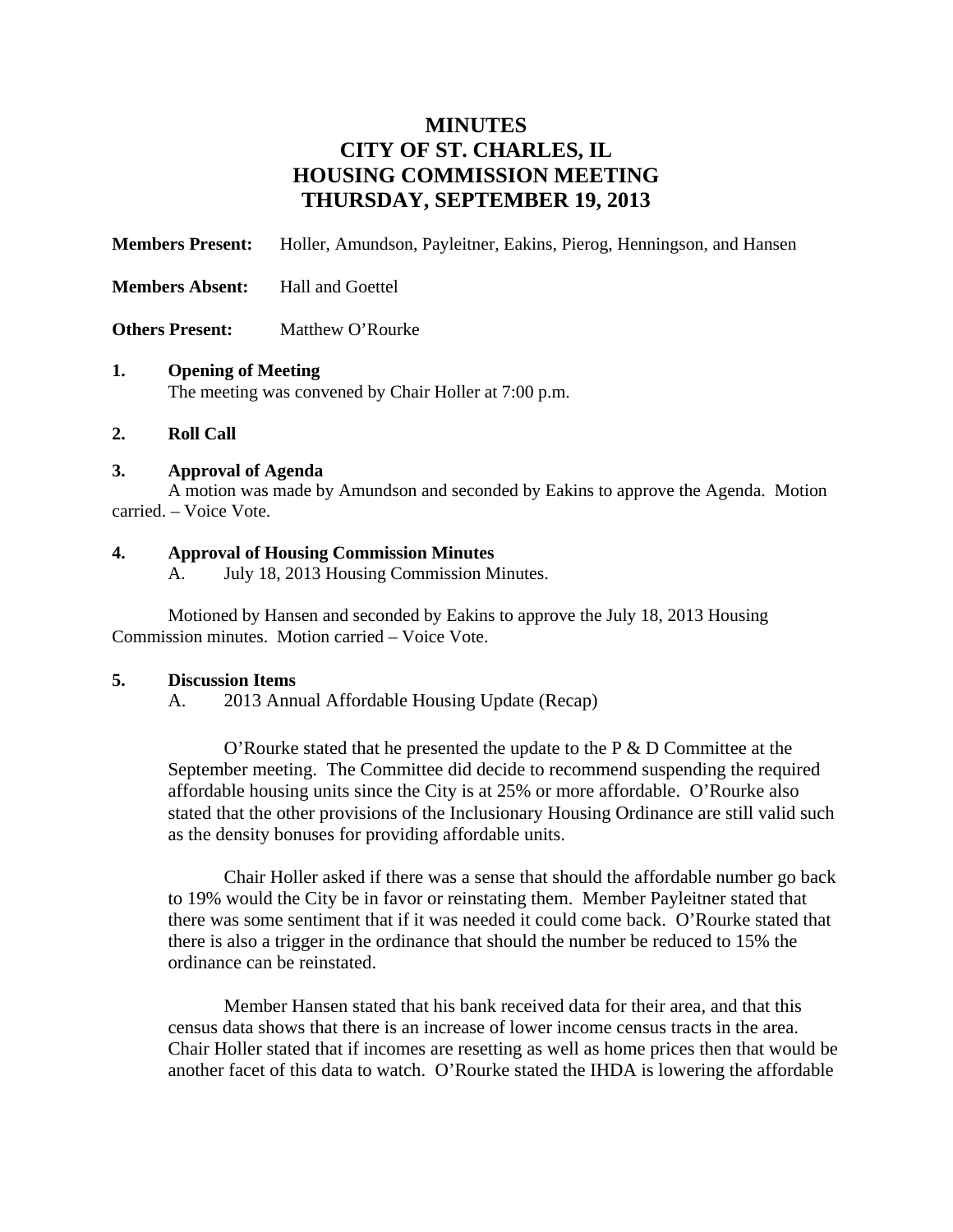rent prices. Eakins stated that they have been notified by HUD that affordable rents are going down and this is counter intuitive to increased market rents.

Member Pierog summarized the different trends that we have observed stagnant incomes, decreasing home ownership rates, and raising rental rates that there should be concern that people will not be able to afford to rent in St. Charles. O'Rourke stated that that was the biggest stated concern in the report and was stated to the  $P \& D$  Committee.

Member Pierog asked how the City might plan to address the issue. O'Rourke stated there are no known plans, but hopes the CMAP study will help shed some light on opportunities.

Chair Holler stated that there are financing mechanisms in place and that IHDA would be interested in looking at grants in cities like St. Charles, the problem is finding a developer with a piece of land that is willing to take on the extra lead time it takes to get the financing in place. O'Rourke stated that this is an interesting statement since in his experience the grant entities like to see properties that are already entitled for residential, and that there are not too many pieces of land like that.

Vice Chair Amundson stated that going through the entitlement process could be a sticking point because the words "affordable" and "apartments" creates a certain stigma in the City. Chair Holler stated that developments can be done; it just takes a good developer that's willing to invest the proper amount of time and community outreach. Chair Holler stated her company built 70 units in Gray's Lake and that there was public opposition. Holler stated that her organization reached out to the local churches to gain public support and that the total process took a long time.

B. CMAP Study Update and Presentations/Meeting Dates.

O'Rourke stated that at this point there have been meetings with the task force members and representatives from CMAP. O'Rourke stated that based on the information received it is in line with the known data points and no real surprises in the housing data. O'Rourke stated that the most interesting statistic was that more people that live in St. Charles also work in St. Charles as a percentage of total population as compared to other Chicago areas suburbs.

O'Rourke stated that the next step is to have the Joint Meeting of the P & D Committee and Housing Commission on October 14, 2013 at 6:00PM. Representatives of CMAP and Kane County will formally present the data to both groups. Member Henningson asked if representatives from the other participant cities will attend. O'Rourke stated that it is an open meeting, but that the other city's representatives are not required to attend and that each town will have their own similar presentation.

O'Rourke stated that the step after this presentation is to have the public workshop and that this is tentatively scheduled for November 21, 2013 at 6:30PM.